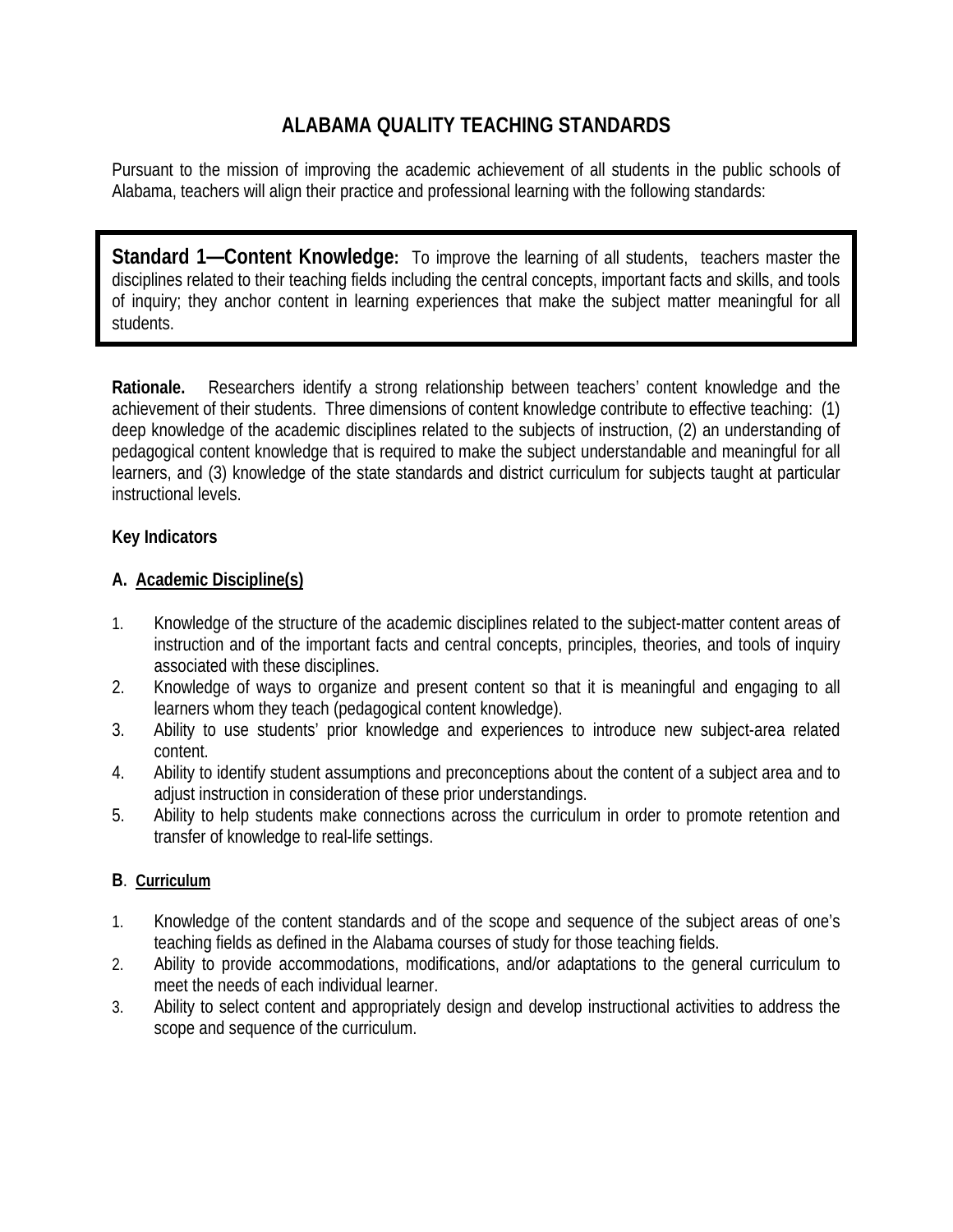**Standard 2—Teaching and Learning:** To increase the achievement of every student, teachers draw upon a thorough understanding of learning and development; recognize the role of families in supporting learning; design a student centered learning environment; and use research-based instructional and assessment strategies that motivate, engage, and maximize the learning of all students.

**Rationale.** Instruction and assessment are the vehicles by which teachers design and deliver rigorous and relevant learning experiences for all learners. Research provides compelling evidence relating student achievement to teachers' use of appropriate instructional strategies selected from a rich repertoire based in research and best practice. Researchers have also found a strong classroom learning culture that is strategically organized and managed to be essential to effective use of these strategies.

### **Key Indicators**

ı

## **A. Human Development**

- 1. Knowledge of the physical, emotional, and social development of young people and of the relationship of these to learning readiness and to cognitive development.
- 2. Knowledge of the role of language in learning.
- 3. Knowledge of the general characteristics of disabilities and of their impact on cognitive development and learning.
- 4. Knowledge of developmentally appropriate instructional and management strategies.
- 5. Ability to teach explicit cognitive, metacognitive, and other learning strategies to support students in becoming more successful learners.
- 6. Ability to use knowledge about human learning and development in the design of a learning environment and learning experiences that will optimize each student's achievement.
- 7. Ability to recognize individual variations in learning and development that exceed the typical range and use this information to provide appropriate learning experiences.

### **B. Organization and Management**

- 1. Knowledge of the importance of developing learning objectives based on the Alabama courses of study and the needs, interests, and abilities of students.
- 2. Knowledge of the principles underpinning a sound age-appropriate classroom organization and management plan and of supportive behavior management strategies.
- 3. Knowledge of the components and characteristics of collaboratively designed and implemented individual behavioral support plans.
- 4. Knowledge of conflict resolution strategies, school emergency response procedures, and juvenile law.
- 5. Ability to plan and implement equitable and effective student access to available technology and other resources to enhance student learning.
- 6. Ability to plan teaching and learning experiences that are congruent with the Alabama courses of study and appropriate for diverse learners.
- 7. Ability to collect and use data to plan, monitor, and improve instruction.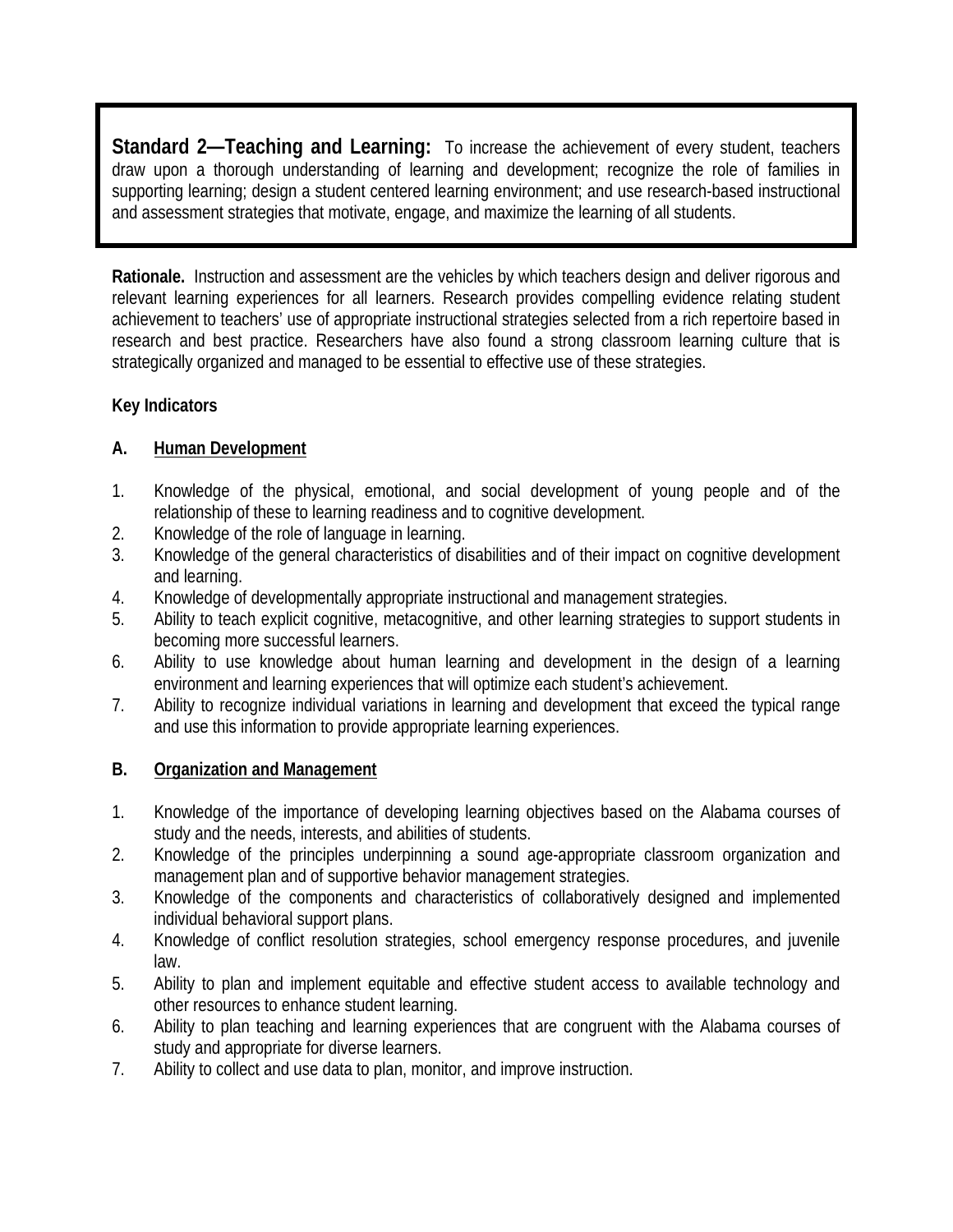- 8. Ability to organize, allocate, and manage the resources of time, space, and activities to support the learning of every student.
- 9. Ability to organize, use, and monitor a variety of flexible student groupings and instructional strategies to support differentiated instruction.

# **C. Learning Environment**

- 1. Knowledge of norms and structures that contribute to a safe and stimulating learning environment.
- 2. Knowledge of factors and situations that promote or diminish intrinsic motivation.
- 3. Ability to develop a positive relationship with every student and to take action to promote positive social relationships among students, including students from different backgrounds and abilities.
- 4. Ability to communicate with parents and/or families to support students' understanding of appropriate behavior.
- 5. Ability to create learning environments that increase intrinsic motivation and optimize student engagement and learning.
- 6. Ability to use individual behavioral support plans to proactively respond to the needs of all students.
- 7. Ability to create a print-/language-rich environment that develops/extends students' desire and ability to read, write, speak, and listen.
- 8. Ability to encourage students to assume increasing responsibility for themselves and to support one another's learning.

## **D. Instructional Strategies**

- 1. Knowledge of research and theory underpinning effective teaching and learning.
- 2. Knowledge of a wide range of research-based instructional strategies and the advantages and disadvantages associated with each.
- 3. Knowledge of strategies that promote retention as well as transfer of learning and the relationship between these two learning outcomes.
- 4. Knowledge of the importance of parents and/or families as active partners in planning and supporting student learning.
- 5. Ability to select and support the use of instructional and assistive technologies and to integrate these into a coherent instructional design.
- 6. Ability to make developmentally appropriate choices in selecting teaching strategies to assist diverse learners in meeting instructional objectives.
- 7. Ability to evaluate, select, and integrate a variety of strategies such as cooperative learning, discussion, discovery, problem-based learning, and direct instruction into a coherent lesson design.
- 8. Ability to adjust instruction in response to information gathered from ongoing monitoring of performance via formative assessment.
- 9. Ability to use questions and questioning to assist all students in developing skills and strategies in critical and high order thinking and problem solving.
- 10. Ability to use strategies that promote the independence, self-control, personal responsibility, and selfadvocacy of all students.

# **E. Assessment**

1. Knowledge of the purposes, strengths, and limitations of formative and summative assessment and of formal and informal assessment strategies.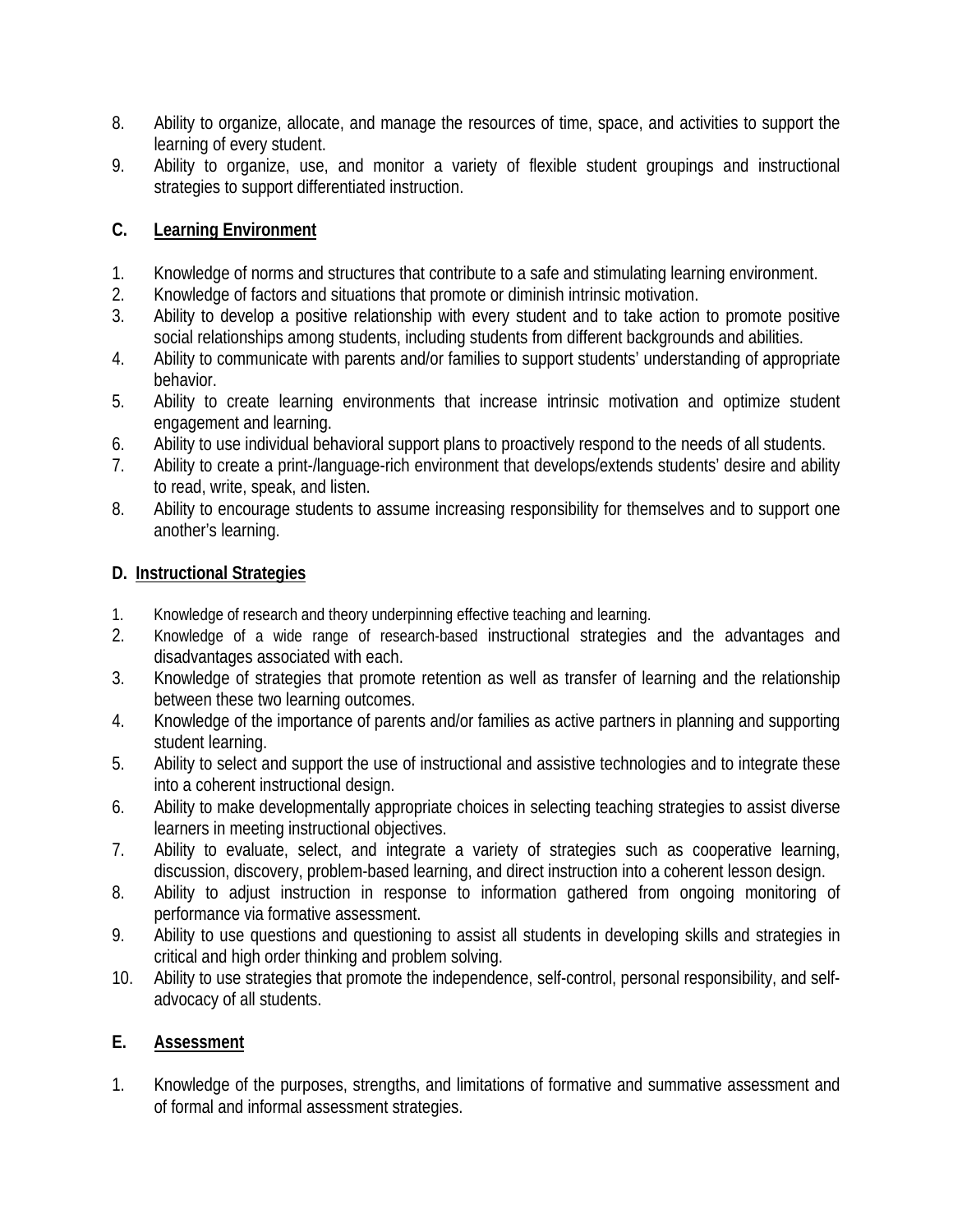- 2. Knowledge of the relationship between assessment and learning and of how to integrate appropriate assessments into all stages of the learning process.
- 3. Knowledge of measurement-related issues such as validity, reliability, norms, bias, scoring concerns, and ethical uses of tests and test results.
- 4. Knowledge of current Alabama assessment requirements and procedures.
- 5. Ability to design and use a variety of approaches to formal and informal assessment to plan instruction, monitor student understanding and progress toward learning, modify teaching and learning strategies, and measure and report student progress related to learning objectives.
- 6. Ability to collaborate with others to design and score common assessments and to use results to share and compare instructional practice and plan new instruction.
- 7. Ability to collaborate with others to incorporate accommodations into all assessments as appropriate.
- 8. Ability to provide a variety of ways for students with diverse needs, including students with disabilities, to demonstrate their learning.
- 9. Ability to develop rubrics and to teach students how to use them to assess their own performances.
- 10. Ability to develop and select appropriate performance assessments.
- 11. Ability to engage all students in assessing and understanding their own learning and behavior.
- 12. Ability to interpret and use reports from state assessments and results of other assessments to design both group and individual learning experiences.

**Standard 3—Literacy:** To improve student learning and achievement, teachers use knowledge of effective oral and written communications, reading, mathematics, and technology to facilitate and support direct instruction, active inquiry, collaboration, and positive interaction.

**Rationale.** Research clearly indicates that one of the strongest correlates to effective teaching is a high level of literacy. Not only do effective teachers demonstrate effective use of the spoken and written language, reading, mathematics, and technology, they also model and actively teach their students the fundamentals of reading, writing, and oral communications across all content areas. Additionally, in this culture where technology is ubiquitous, teachers demonstrate mastery of appropriate instructional technology and integrate technology into instruction of their subject areas.

### **A. Oral and Written Communications**

- 1. Knowledge of standard oral and written communications.
- 2. Knowledge of the impact of native language and linguistic background on language acquisition.
- 3. Knowledge of media communication technologies that enrich learning opportunities.
- 4. Ability to model appropriate oral and written communications.
- 5. Ability to demonstrate appropriate communication strategies that include questioning and active and reflective listening.
- 6. Ability to foster effective verbal and nonverbal communications during ongoing instruction using assistive technologies as appropriate.
- 7. Ability to integrate skill development in oral and written communications into all content areas that one teaches.
- 8. Ability to use effective nonverbal communication and respond appropriately to nonverbal cues from students.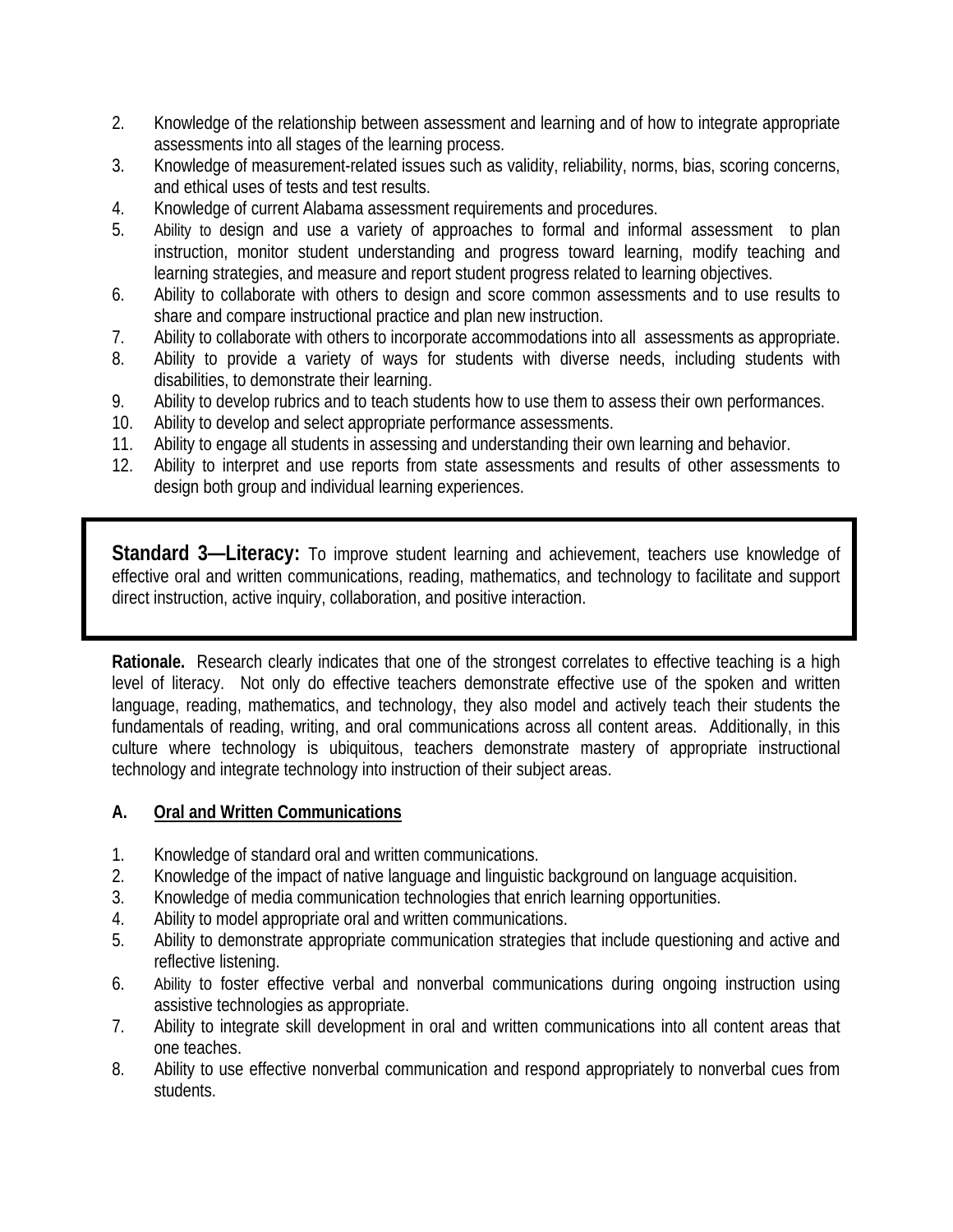# **B. Reading**

- 1. Knowledge of strategies associated with accelerated, highly specialized, explicit instruction in phonemic awareness, phonics, fluency, vocabulary, and comprehension that significantly expands and increases students' pace of learning and competence in reading, writing, speaking, and listening.
- 2. Knowledge of assessment tools to monitor the acquisition of reading strategies, to improve reading instruction, and to identify students who require additional instruction.
- 3. Ability to integrate reading instruction into all content areas that one teaches.
- 4. Ability to stimulate interest in and foster appreciation for the written word, promote reading growth, and increase the motivation of students to read widely and independently for information and pleasure.

### **C. Mathematics**

- 1. Knowledge of the role that mathematics plays in everyday life.
- 2. Knowledge of the concepts and relationships in number systems.
- 3. Knowledge of the appropriate use of various types of reasoning, including inductive, deductive, spatial and proportional, and understanding of valid and invalid forms of reasoning.
- 4. Knowledge of both metric and customary measurement and fundamental geometric concepts, including shapes and their properties and relationships.
- 5. Ability to solve problems using different strategies, to verify and interpret results, and to draw conclusions.
- 6. Ability to communicate with others about mathematical concepts, processes, and symbols.

# **D. Technology**

- 1. Knowledge of available and emerging technologies that support the learning of all students.
- 2. Knowledge of the wide range of technologies that support and enhance instruction, including classroom and school resources as well as distance learning and online learning opportunities.
- 3. Ability to integrate technology into the teaching of all content areas.
- 4. Ability to facilitate students' individual and collaborative use of technology, including classroom resources as well as distance and online learning opportunities when available and appropriate.
- 5. Ability to use technology to assess student progress and manage records.
- 6. Ability to evaluate students' technology proficiency and students' technology-based products within content areas.

**Standard 4—Diversity**: To improve the learning of all students, teachers differentiate instruction in ways that exhibit a deep understanding of how cultural, ethnic, and social background; second language learning; special needs; exceptionalities; and learning styles affect student motivation, cognitive processing, and academic performance.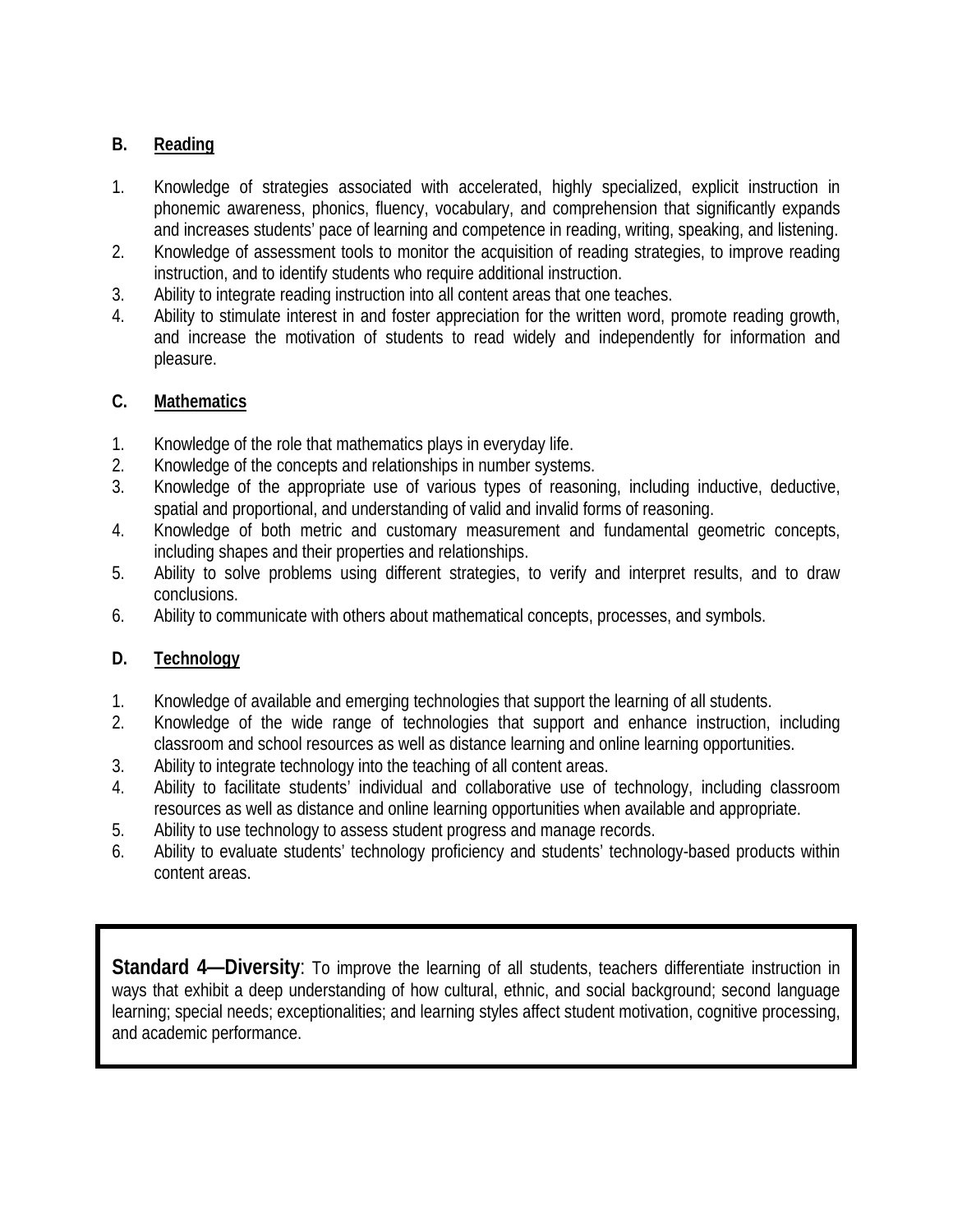**Rationale**. Teachers who respect and build upon diversity create a learning environment in which all students feel valued and supported in their learning. Respect for diversity grows out of knowledge of differences, including differences in students' cultural, ethnic, language, social, and experiential backgrounds; differences in their physical, emotional, and social development; differences in their readiness for a particular curricular goal; and differences in their learning styles and strengths. Teachers have a rich understanding of these and other important areas of diversity as well as knowledge of curricular and instructional modifications that improve the learning of the wide range of individual learners in their classrooms.

# **Key Indicators**

## **A. Cultural, Ethnic and Social Diversity**

- 1. Knowledge of the ways in which student learning is influenced by individual experiences and out-ofschool learning, including language and family/community values and conditions.
- 2. Knowledge of cultural, ethnic, gender, linguistic, and socio-economic differences and of how these may affect individual learner needs, preferences, and styles.
- 3. Knowledge of the characteristics of one's own culture and use of language and of how they differ from other cultures.
- 4. Ability to develop culturally responsive curriculum and instruction, i.e., model, teach, and integrate multicultural awareness, acceptance, and appreciation into ongoing instruction.
- 5. Ability to communicate in ways that demonstrate sensitivity to diversity such as appropriate use of eye contact, interpretation of body language and verbal statements, and acknowledgement of and responsiveness to different modes of communication and participation.

# **B. Language Diversity**

- 1. Knowledge of the process of second language acquisition and strategies to support the learning of students whose first language is not English.
- 2. Ability to differentiate between learner difficulties that are related to cognitive or skill development and those that relate to language learning.
- 3. Ability to collaborate with teachers of English language learners and to assist those students with full integration into the regular classroom.

### **C. Special Needs**

- 1. Knowledge of the major areas of exceptionality in learning, including the range of physical and mental disabilities, social and emotional disorders, giftedness, dyslexia, and attention deficit disorder.
- 2. Knowledge of the indicators of the need for special education services.
- 3. Ability to identify and refer students for diagnosis for special services.
- 4. Ability to address learning differences and disabilities that are prevalent in an inclusive classroom.

# **D**. **Learning Styles**

- 1. Knowledge of research and theory related to learning styles and multiple intelligences.
- 2. Knowledge of a range of curricular materials and technologies to support the cognitive development of diverse learners.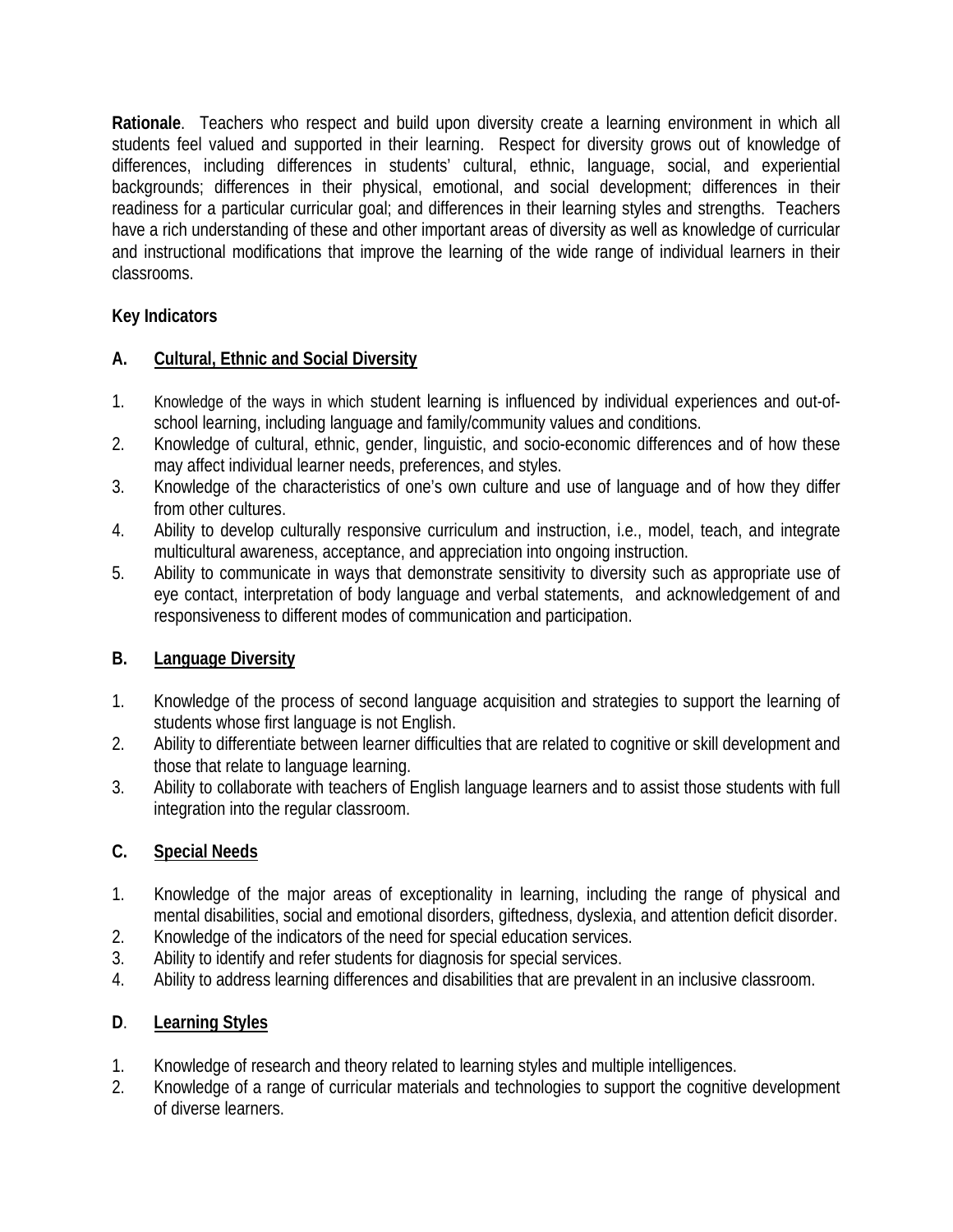- 3. Ability to help students assess their own learning styles and to build upon identified strengths.
- 4. Ability to design learning experiences that engage all learning styles.

### **E. General**

- 1. Knowledge of how personal/cultural biases can affect teaching and learning.
- 2. Ability to involve families, community agencies and organizations, and colleagues in helping support academic achievement of diverse learners.
- 3. Ability to create a learning community in which individual differences are respected.
- 4. Ability to assess and diagnose individual student's contexts, strengths, and learning needs and to tailor curriculum and teaching to address these personal characteristics.

**Standard 5—Professionalism:** To increase the achievement of all students**,** teachers engage in continuous learning and self improvement; collaborate with colleagues to create and adopt research-based best practices to achieve ongoing classroom and school improvement; and adhere to the Alabama Educator Code of Ethics and federal, state, and local laws and policies.

**Rationale.** Current research relates teacher collaboration, shared responsibility for student learning, and job-embedded learning in professional community to higher levels of student achievement. This research challenges the independence and isolation that has historically characterized the teaching profession and calls for deprivatization of practice. An underlying premise of professional learning communities is the power of ongoing, continuous learning that takes place in a culture where risk and experimentation are rewarded. In schools where there is a strong professional community, teachers actively participate in creating and sustaining such a learning environment and in maintaining its focus upon improved student learning. Beyond collaboration, teachers exhibit professionalism by demonstrating a personal commitment to continuous learning and improvement; by adhering to high ethical standards; and by maintaining currency with regard to federal, state, and local laws and policies. Teachers assume increased leadership for schoolwide improvement initiatives and for mentoring of colleagues as they move along their professional pathways.

### **A. Collaboration**

- 1. Knowledge of the purposes, processes, structures, and potential benefits associated with collaboration and teaming.
- 2. Knowledge of the roles and responsibilities of members of different types of teams including, but not limited to, Building Based Student Support Teams.
- 3. Knowledge of roles and responsibilities of para-educators and other paraprofessionals.
- 4. Ability to involve parents and/or families as active partners in planning and supporting student learning.
- 5. Ability to share instructional responsibility for students with diverse needs, including students with disabilities, and to develop collaborative teaching relationships and instructional strategies.
- 6. Ability to share responsibility for all students' learning across the school and collaborate with colleagues to support every student's growth.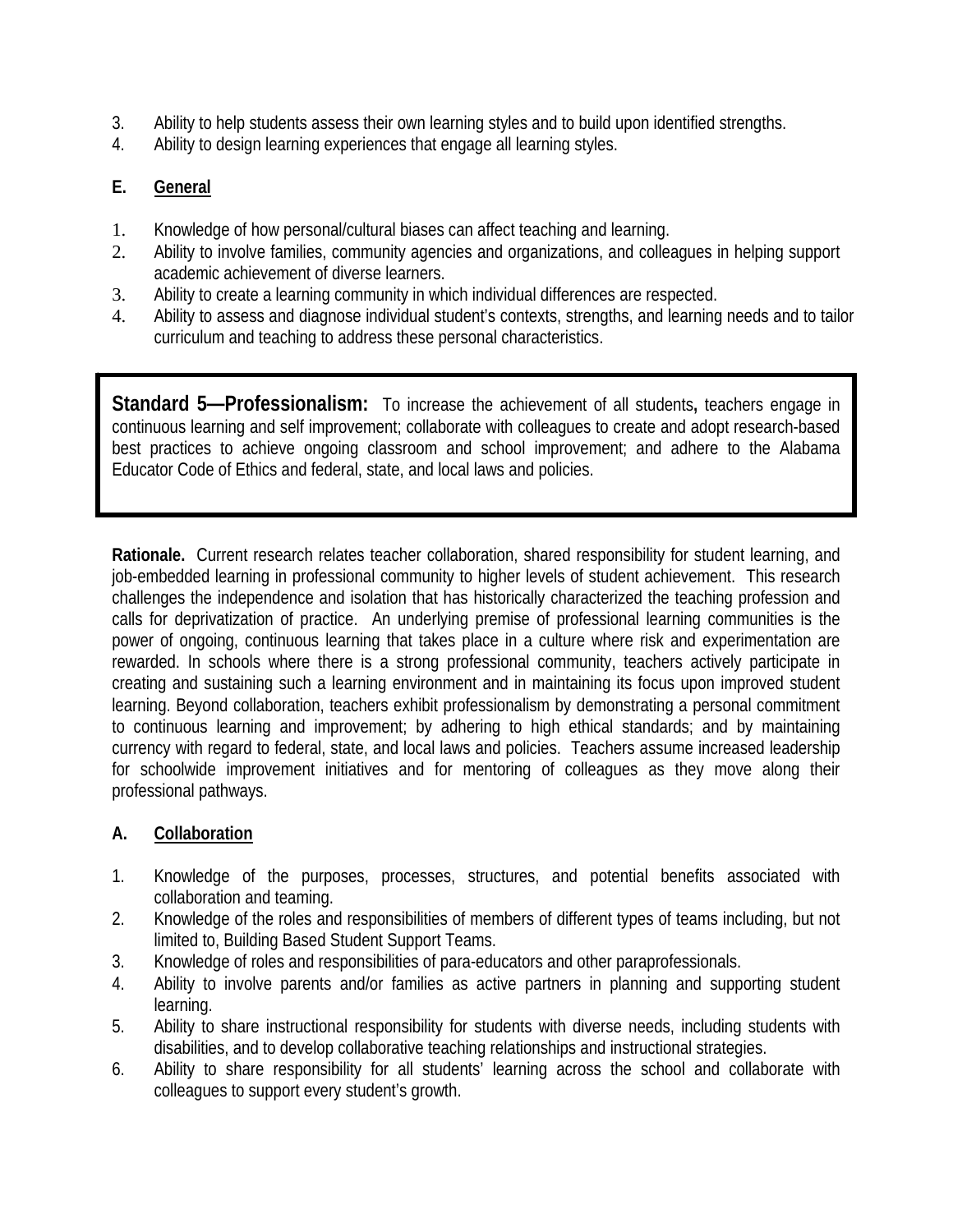- 7. Ability to participate as reflective members of different types of teams including, but not limited to, Building Based Student Support Teams.
- 8. Ability to collaborate in the planning of instruction for an expanded curriculum in general education to include Individual Education Plans and other plans such as Section 504 goals for students with disabilities.
- 9. Ability to communicate and collaborate effectively with colleagues, students, parents, guardians, and significant agency personnel who are included and valued equally as partners.
- 10. Ability to exhibit the professional dispositions delineated in professional, state, and institutional standards while working with students, colleagues, families, and communities.

## **B. Continuous, Lifelong Professional Learning**

- 1. Knowledge of a range of professional literature, particularly resources that relate to one's own teaching field(s).
- 2. Knowledge of a range of professional learning opportunities, including job-embedded learning, district- and state-sponsored workshops, university offerings, and online and distance learning.
- 3. Knowledge of the processes and skills associated with peer coaching and mentoring.
- 4. Ability to articulate and reflect on a personal philosophy and its relationship to teaching practice and professional learning choices and commitments.
- 5. Ability to use best practices, professional literature, and collegial assistance to improve as a teacher and a learner.
- 6. Ability and willingness to inquire into one's own practice by designing action research to determine the effectiveness of identified instructional strategies.
- 7. Ability to participate in the creation and nurturance of a learning environment that supports standardsbased inquiry, reflective practice, and collaborative learning for teachers at all stages of their careers.

### **C. Alabama-Specific Improvement Initiatives**

- 1. Knowledge of current and emerging state initiatives and programs including, but not limited to, the Alabama Reading Initiative (ARI); the Alabama Math, Science, and Technology Initiative (AMSTI); Alabama Learning Exchange (ALEX); and Alabama Connecting Classrooms, Educators and Students Statewide (ACCESS) and their relationship to student achievement.
- 2. Knowledge of Alabama's state assessment requirements and processes.
- 3. Ability to integrate statewide programs and initiatives into the curriculum and instructional processes.
- 4. Ability to communicate with students, parents, and the public about Alabama's assessment system and major state educational improvement initiatives.

### **D. School Improvement**

- 1 Knowledge of research relating collective responsibility for student learning to increased achievement for all students.
- 2. Knowledge of the principles of individual and organizational change and a commitment to assume personal responsibility for leading and supporting others in results-oriented changes.
- 3. Ability to participate in school improvement planning by working collaboratively with teams focused on specific improvement initiatives.